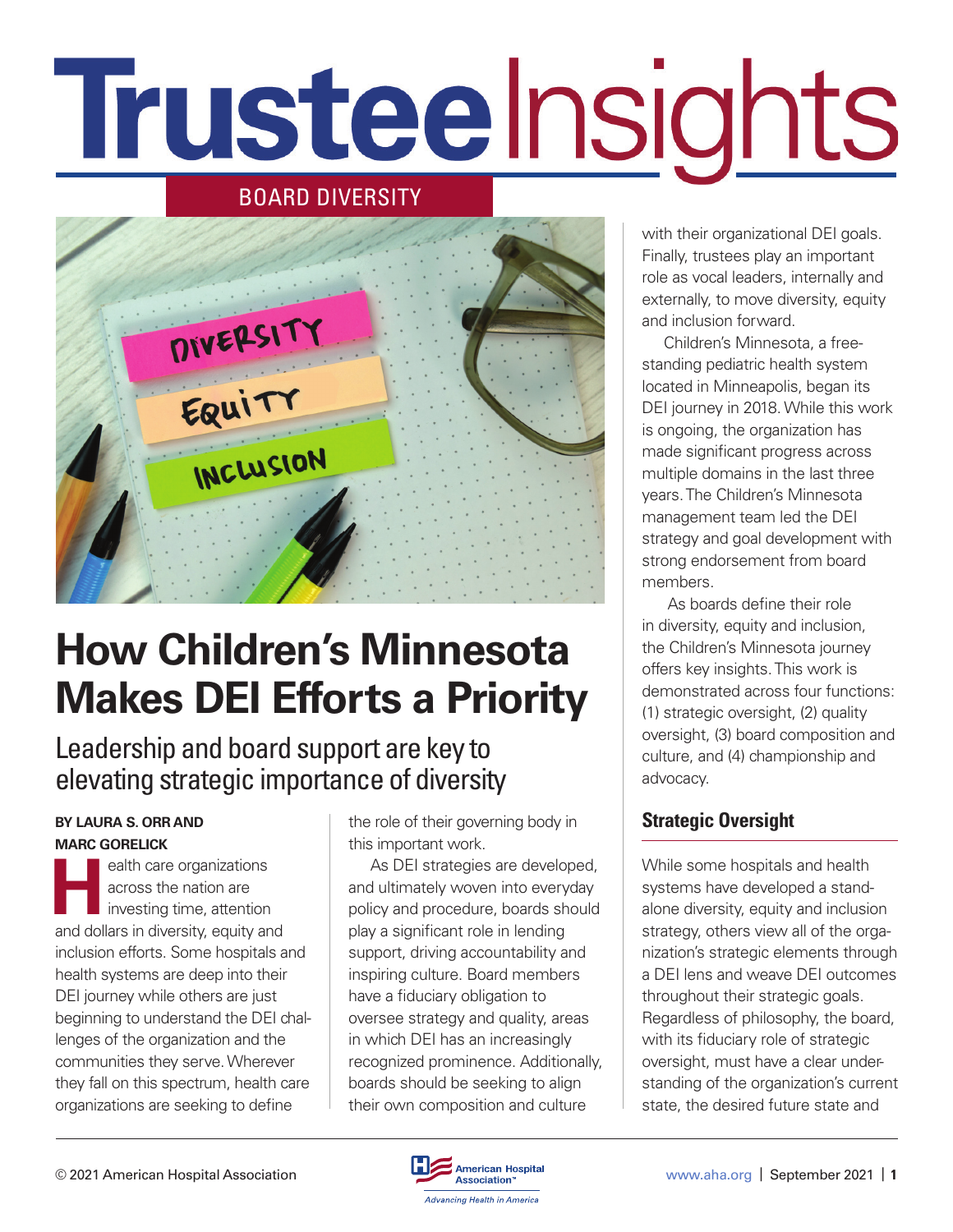## **Trustee** Insights.

how progress will be measured. Ongoing dialogue between the management team and the board is required to build awareness, refine the plan and create alignment. The board should adopt key metrics to monitor DEI progress and hold the management team accountable for achieving outcomes. The board also must ensure DEI investments are prioritized and protected, especially in times of economic challenge or strained operations.

Hospitals and health systems, particularly those that are not-forprofit, are community assets and have an obligation to address the needs of their communities. While inequity in health care is a national issue, Minnesota has some of the worst disparities in health outcomes in the United States. For Children's Minnesota, its 2016–2017 community health needs assessment provided a wake-up call: Systemic racism and health disparities were named as two of the top five issues affecting the health of children in the community. Research shows that a more diverse health care workforce that better reflects the populations being served improves health equity. When Marc Gorelick, M.D., (one of this article's co-authors) became CEO of Children's Minnesota in December of 2017, he recognized that DEI needed to be a strategic priority for the health system.

A first step was signing on to the CEO Action for Diversity and Inclusion pledge. At the time, Children's Minnesota was one of about 150 companies in the United States to do so, and one of very few hospitals. The CEO action pledge now counts nearly 6,000 companies across all sectors, including many

health systems.

One of the pledges made by signatories is to have a strategy around diversity, equity and inclusion that is shared with the board. Children's Minnesota also created the position of chief equity and inclusion officer. This individual reports directly to the CEO and leads a team tasked with working collaboratively with other departments such as human resources, quality, supply chain, and advocacy to inform and drive DEI efforts. As a member of the executive leadership team, the CEIO also ensures that DEI issues are considered as part of all key strategic and operational decisions. For example, each major initiative within the current operating plan includes a performance metric related to DEI.

The board holds the management team accountable through expectations of regular reporting on DEI progress and through compensation incentives. The board-approved balanced scorecard on which executive and management incentive plans are based includes DEI elements, with 25% of the incentive tied to workforce diversity — hiring and retention — and reducing health disparities. In addition, the board holds itself accountable by including questions around DEI in its annual board effectiveness survey.

## **Quality Oversight**

Hospital and health system boards are charged with oversight of the quality and safety of care provided by the organization. The Institute of Medicine first identified health equity as one of six key quality health care aims in 2001. Thus, monitoring the quality of care must include monitoring care disparities. While health inequities are not new, the COVID-19 pandemic highlighted stark and concerning health disparities. Boards have an obligation to understand disparities in health outcomes within their own organization and to support improvement initiatives. Using data to uncover disparities, to communicate the case for change and to measure improvement is essential to an organization's ability to improve health equity.

The Children's Minnesota leadership team believes health inequity is a preventable cause of harm, and that improving health inequity requires data and intentionality. The team has developed a pediatric health equity dashboard to identify and respond to disparities in processes and patient outcomes. Baseline data demonstrated stark disparities between white patients and Black patients. For example, Black patients were significantly less likely to achieve well-controlled asthma or to complete routine vaccines by age 2, and were more likely to have had a no-show ambulatory appointment. The dashboard has proved to be an important tool to improve transparency and drive accountability. It is monitored by the quality committee and the board of trustees as part of their regular quality reporting cycle. These measures provide transparency into existing inequities and often lead to uncomfortable but necessary dialogue. Using data and transparency to drive discussions with the board regarding health equity mitigates defensiveness and facilitates alignment and a focus on improvement.